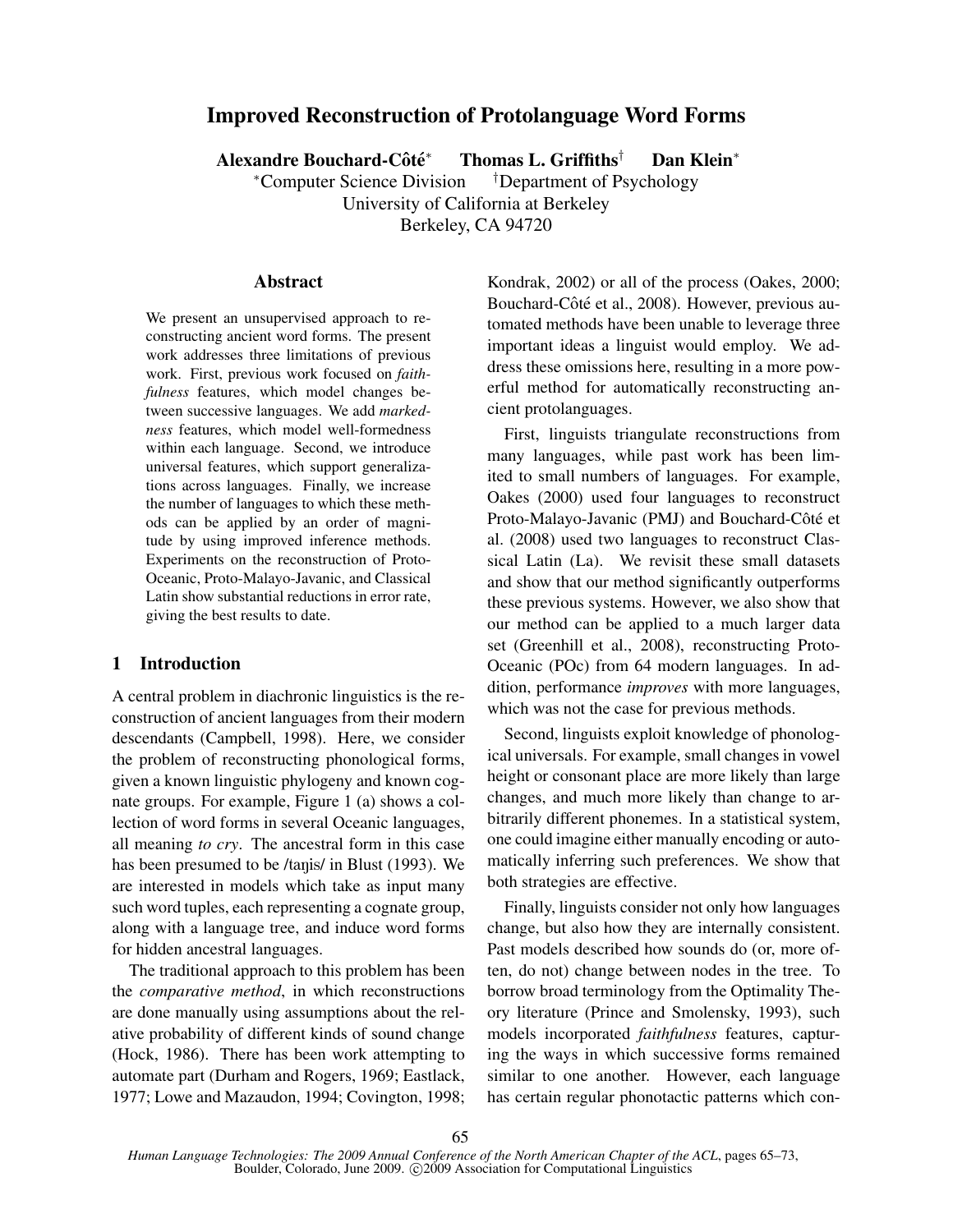strain these changes. We encode such patterns using *markedness* features, characterizing the internal phonotactic structure of each language. Faithfulness and markedness play roles analogous to the channel and language models of a noisy-channel system. We show that markedness features improve reconstruction, and can be used efficiently.

### 2 Related work

Our focus in this section is on describing the properties of the two previous systems for reconstructing ancient word forms to which we compare our method. Citations for other related work, such as similar approaches to using faithfulness and markedness features, appear in the body of the paper.

In Oakes (2000), the word forms in a given protolanguage are reconstructed using a Viterbi multialignment between a small number of its descendant languages. The alignment is computed using handset parameters. Deterministic rules characterizing changes between pairs of observed languages are extracted from the alignment when their frequency is higher than a threshold, and a proto-phoneme inventory is built using linguistically motivated rules and parsimony. A reconstruction of each observed word is first proposed independently for each language. If at least two reconstructions agree, a majority vote is taken, otherwise no reconstruction is proposed. This approach has several limitations. First, it is not tractable for larger trees, since the time complexity of their multi-alignment algorithm grows exponentially in the number of languages. Second, deterministic rules, while elegant in theory, are not robust to noise: even in experiments with only four daughter languages, a large fraction of the words could not be reconstructed.

In Bouchard-Côté et al. (2008), a stochastic model of sound change is used and reconstructions are inferred by performing probabilistic inference over an evolutionary tree expressing the relationships between languages. The model does not support generalizations across languages, and has no way to capture phonotactic regularities within languages. As a consequence, the resulting method does not scale to large phylogenies. The work we present here addresses both of these issues, with a richer model and faster inference allowing improved reconstruction and increased scale.

## 3 Model

We start this section by introducing some notation. Let  $\tau$  be a tree of languages, such as the examples in Figure 3 (c-e). In such a tree, the modern languages, whose word forms will be observed, are the leaves of  $\tau$ . All internal nodes, particularly the root, are languages whose word forms are not observed. Let L denote all languages, modern and otherwise. All word forms are assumed to be strings  $\Sigma^*$  in the International Phonological Alphabet (IPA).<sup>1</sup>

We assume that word forms evolve along the branches of the tree  $\tau$ . However, it is not the case that each cognate set exists in each modern language. Formally, we assume there to be a known list of C cognate sets. For each  $c \in \{1, \ldots, C\}$ let  $L(c)$  denote the subset of modern languages that have a word form in the c-th cognate set. For each set  $c \in \{1, \ldots, C\}$  and each language  $\ell \in L(c)$ , we denote the modern word form by  $w_{c\ell}$ . For cognate set c, only the minimal subtree  $\tau(c)$  containing  $L(c)$ and the root is relevant to the reconstruction inference problem for that set.

From a high-level perspective, the generative process is quite simple. Let  $c$  be the index of the current cognate set, with topology  $\tau(c)$ . First, a word is generated for the root of  $\tau(c)$  using an (initially unknown) root language model (distribution over strings). The other nodes of the tree are drawn incrementally as follows: for each edge  $\ell \to \ell'$  in  $\tau(c)$  use a branch-specific distribution over changes in strings to generate the word at node  $\ell'$ .

In the remainder of this section, we clarify the exact form of the conditional distributions over string changes, the distribution over strings at the root, and the parameterization of this process.

#### 3.1 Markedness and Faithfulness

In Optimality Theory (OT) (Prince and Smolensky, 1993), two types of constraints influence the selection of a realized output given an input form: *faithfulness* and *markedness* constraints. Faithfulness en-

<sup>&</sup>lt;sup>1</sup>The choice of a phonemic representation is motivated by the fact that most of the data available comes in this form. Diacritics are available in a smaller number of languages and may vary across dialects, so we discarded them in this work.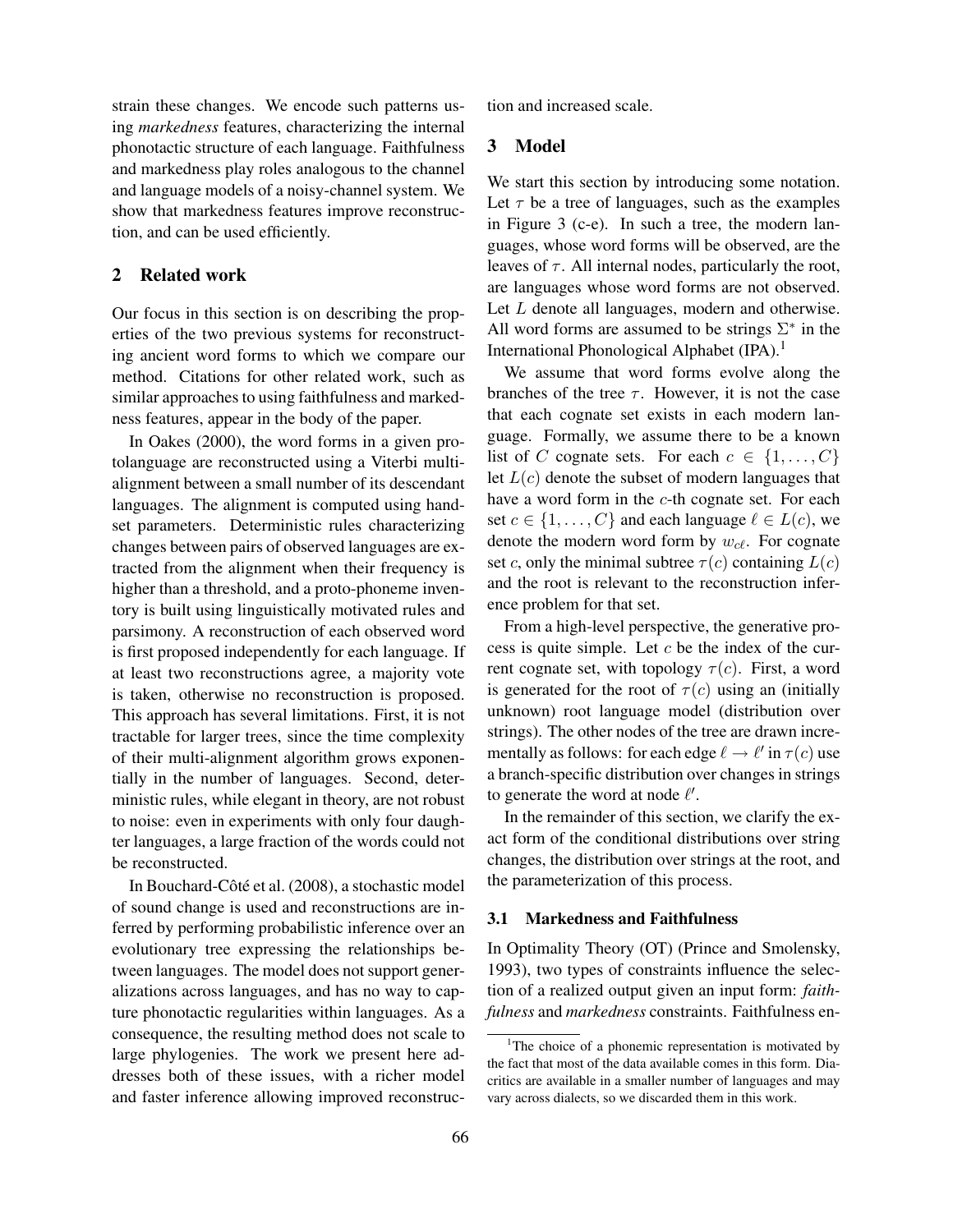

system. We show that markedness features greatly Figure 1: (a) A cognate set from the Austronesian dataset. All word forms mean *to cry*. (b-d) The mutation model Kw. /angi/. (c) Graphical model depicting the dependencies among variables in one step of the mutation Markov chain. (d) Active features for one step in this process.  $P$  or  $y_{i-1}$  and the c (e-f) Comparison of two inference procedures on trees:  $\frac{1}{\alpha}$  comparison of the interest  $\beta$ Single sequence resampling (e) draws one sequence at a time, conditioned on its parent and children, while ances-<br>branch, jointly try resampling (f) draws an aligned slice from all words simultaneously. In large trees, the latter is more efficient than the former. languages. The alignment is computed using handused in this paper. (b) The mutation of POc /tanis/ to  $\frac{1}{2}$  multinomial can der

courages similarity between the input and output  $\frac{\text{const}}{\text{other elements of }\varphi}$ higher than a threshold, and a proto-phoneme invenwhile markedness favors well-formed output.

Viewed from this perspective, previous computais first proposed in dependently for each language. If  $\mathbf{r}$ tional approaches to reconstruction are based almost  $p$  in  $y_i$ . Insertions exclusively on faithfulness, expressed through a mutation model. Only the words in the language at the  $\frac{1}{2}$  and the complexity of  $\frac{1}{2}$  and  $\frac{1}{2}$  and  $\frac{1}{2}$  and  $\frac{1}{2}$ root of the tree, if any, are explicitly encouraged to stop that  $y_i$ . We will be well-formed. In contrast, we incorporate constraints on markedness for each language with both decisions in the curr  $\frac{1}{2}$  is even in the experiment of  $\frac{1}{2}$  four data only four data  $\frac{1}{2}$ general and branch-specific constraints on faithful-<br>A similar process ness. This is done using a *lexicalized stochastic*  $\ell$  of a tree, treating <sup>otring</sup> transducer (Verederaion et a *string transducer* (Varadarajan et al., 2008).

We now make precise the conditional distributions over pairs of evolving strings, referring to Figure 1 (b-d). Consider a language  $\ell'$  evolving to  $\ell$ for cognate set c. Assume we have a word form  $x = w_{cl}$ . The generative process for producing  $y = w_{cl}$  works as follows. First, we consider x to be composed of characters  $x_1x_2 \ldots x_n$ , with the first and last being a special boundary symbol  $x_1 = # \in \Sigma$  which is never deleted, mutated, or created. The process generates  $y = y_1y_2...y_n$  in *n* chunks  $y_i \in \Sigma^*, i \in \{1, \ldots, n\}$ , one for each  $x_i$ .

 $\begin{bmatrix} \n a & b \\
c & d\n \end{bmatrix}$  $\begin{array}{cc} \log |v_1| & \# \\ y_4 & y_5 y_6 & y_7 \end{array}$  of these cases occur. The  $y_i$ 's may be a single character, multiple characters, or even empty. In the example shown, all three

 $\sum_{n=1}^{\infty}$  To generate  $y_i$ , we define a *mutation Markov*  $\left[\begin{array}{cc} \theta_I \end{array}\right]$  *chain* that incrementally adds zero or more charac- $\bigwedge \bigwedge$  and is computation in the result of  $\bigwedge$ ters to an initially empty  $y_i$ . First, we decide whether  $\mathcal{F}(\mathcal{Y}|\mathcal{Y})$  the current phoneme in the top word  $t = x_i$  will be  $\frac{1}{2}$  probability in  $\frac{1}{2}$  deleted in which  $\frac{1}{2}$  $\ell_{\text{min}}$  in  $\ell_{\text{min}}$  deleted, in which case  $y_i = \epsilon$  as in the example of  $\frac{f(t) - f(t)}{f(t)}$  /s/ being deleted. If t is not deleted, we chose a sin- $\frac{1}{\binom{n}{2}aKw}$  gle substitution character in the bottom word. This where  $w = \frac{1}{\log N}$  we present here is the second here is the substantial of the theorem is the theorem in the substantial of the substantial order of the substantial order of the substantial order of the substantial orde  $(g)^{-1[(g)\&Kw]}$  is the case both when /a/ is unchanged and when /n/ substitutes to /n/. We write  $\mathscr{S} = \Sigma \cup \{\zeta\}$  for this set of POc  $tanus/$  to multinomial can depend on both the previous char- $F_{\text{H}}$  acter generated so far (i.e. the rightmost character mutation Markov<br>in this process. p of  $y_{i-1}$ ) and the current character in the previous  $\frac{du}{dt}$  and  $\frac{du}{dt}$  generation string (t). As we will see shortly, this alne sequence at a lows modelling markedness and faithfulness at every ren, while ances-<br>branch, jointly. This multinomial decision acts as from all words the initial distribution of the mutation Markov chain. of outcomes, where  $\zeta$  is the special outcome indicating deletion. Importantly, the probabilities of this

is more efficient We consider insertions only if a deletion was not  $\epsilon$  is the case that the contract contract contract  $\epsilon$  and  $\epsilon$ selected in the first step. Here, we draw from a multinomial over  $\mathscr{S}$ , where this time the special out**come** ζ corresponds to stopping insertions, and the  $\frac{1}{2}$  and output other elements of  $\mathscr S$  correspond to symbols that are  $\mu$  cutput. appended to  $y_i$ . In this case, the conditioning envivious computa-<br>ronment is  $t = x_i$  and the current rightmost symbol re based almost p in  $y_i$ . Insertions continue until  $\zeta$  is selected. In hrough a mu- the example, we follow the substitution of  $/ny$  to  $/ny$ language at the with an insertion of /g/, followed by a decision to encouraged to stop that  $y_i$ . We will use  $\theta_{S,t,p,\ell}$  and  $\theta_{I,t,p,\ell}$  to denote corporate con-<br>the probabilities over the substitution and insertion decisions in the current branch  $\ell' \to \ell$ .

ized stochastic  $\ell$  of a tree, treating this word as a single string  $2008$ 2008).  $y_1$  generated from a dummy ancestor  $t = x_1$ . In A similar process generates the word at the root this case, only the insertion probabilities matter, and we separately parameterize these probabilities with  $\theta_{R,t,p,\ell}$ . There is no actual dependence on t at the root, but this formulation allows us to unify the parameterization, with each  $\theta_{\omega,t,p,\ell} \in \mathbb{R}^{|\Sigma|+1}$  where  $\omega \in \{R, S, I\}.$ 

#### 3.2 Parameterization

Instead of directly estimating the transition probabilities of the mutation Markov chain (as the parameters of a collection of multinomial distributions) we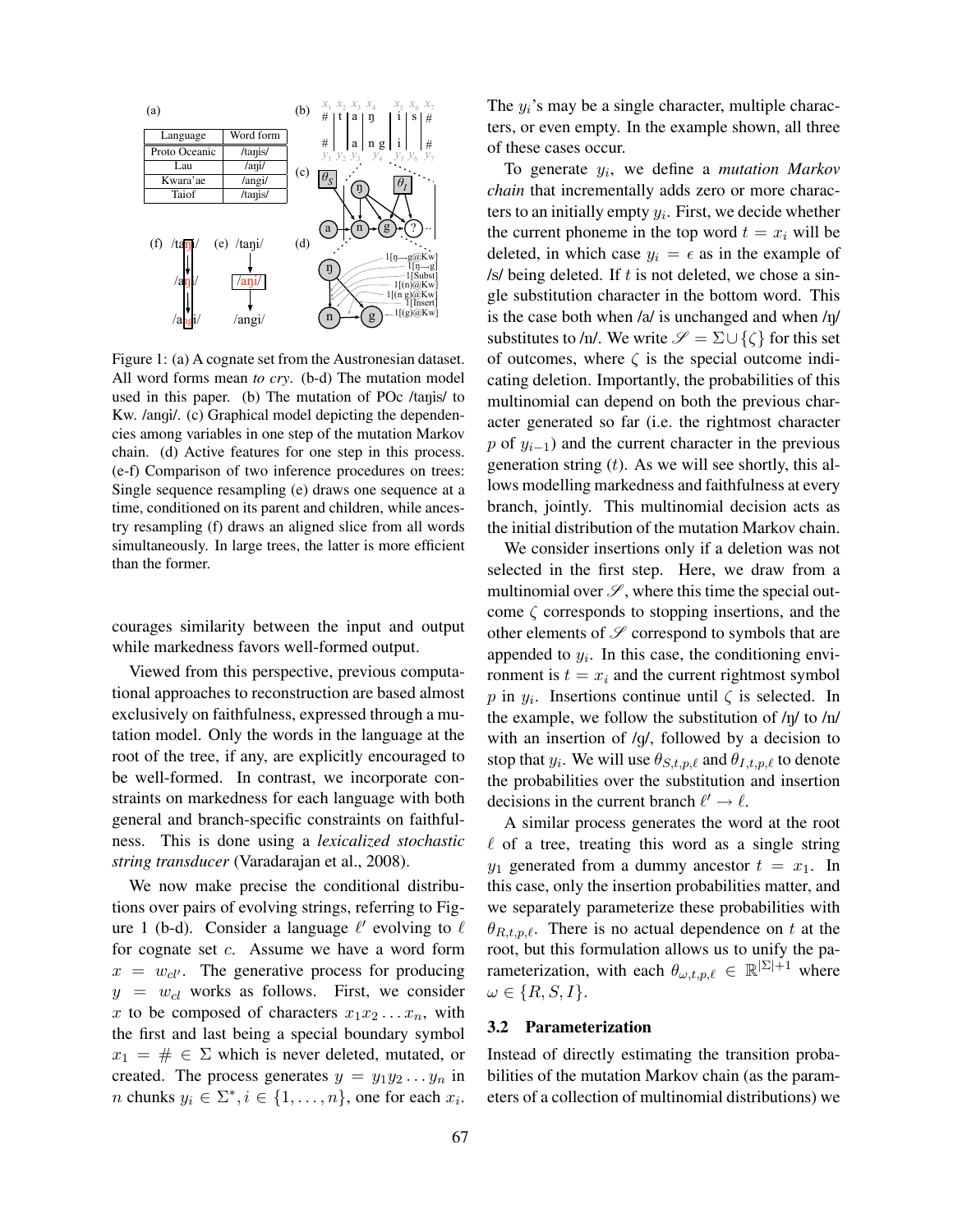express them as the output of a log-linear model. We used the following feature templates:

OPERATION identifies whether an operation in the mutation Markov chain is an insertion, a deletion, a substitution, a self-substitution (i.e. of the form  $x \rightarrow y, x = y$ , or the end of an insertion event. Examples in Figure 1 (d): 1 [Subst] and 1 [Insert].

MARKEDNESS consists of language-specific ngram indicator functions for all symbols in  $\Sigma$ . Only unigram and bigram features are used for computational reasons, but we show in Section 5 that this already captures important constraints. Examples in Figure 1 (d): the bigram indicator  $1[(n g)@Kw]$  (Kw stands for Kwara'ae, a language of the Solomon Islands), the unigram indicators  $1[(n)@Kw]$  and  $1[(g)@Kw].$ 

FAITHFULNESS consists of indicators for mutation events of the form  $\mathbf{1}[x \to y]$ , where  $x \in \Sigma$ ,  $y \in \mathscr{S}$ . Examples:  $\mathbf{1}[\eta \to \eta], \mathbf{1}[\eta \to \eta \mathcal{Q}$ Kw].

Feature templates similar to these can be found for instance in Dreyer et al. (2008) and Chen (2003), in the context of string-to-string transduction. Note also the connection with stochastic OT (Goldwater and Johnson, 2003; Wilson, 2006), where a loglinear model mediates markedness and faithfulness of the production of an output form from an underlying input form.

#### 3.3 Parameter sharing

Data sparsity is a significant challenge in protolanguage reconstruction. While the experiments we present here use an order of magnitude more languages than previous computational approaches, the increase in observed data also brings with it additional unknowns in the form of intermediate protolanguages. Since there is one set of parameters for each language, adding more data is not sufficient for increasing the quality of the reconstruction: we show in Section 5.2 that adding extra languages can actually hurt reconstruction using previous methods. It is therefore important to share parameters across different branches in the tree in order to benefit from having observations from more languages.

As an example of useful parameter sharing, consider the faithfulness features  $1/p \rightarrow$  /b/ and  $1/p \rightarrow |r|$ , which are indicator functions for the appearance of two substitutions for /p/. We would like the model to learn that the former event (a simple voicing change) should be preferred over the latter. In Bouchard-Côté et al.  $(2008)$ , this has to be learned for each branch in the tree. The difficulty is that not all branches will have enough information to learn this preference, meaning that we need to define the model in such a way that it can generalize across languages.

We used the following technique to address this problem: we augment the sufficient statistics of Bouchard-Côté et al. (2008) to include the current language (or language at the bottom of the current branch) and use a single, global weight vector instead of a set of branch-specific weights. Generalization across branches is then achieved by using features that *ignore*  $\ell$ , while branch-specific features depend on  $\ell$ .

For instance, in Figure 1 (d),  $1[n \rightarrow n]$  is an example of a universal (global) feature shared across all branches while  $1\left[\eta \rightarrow \eta \mathcal{Q} \right]$  is branchspecific. Similarly, all of the features in OPERA-TION, MARKEDNESS and FAITHFULNESS have universal and branch-specific versions.

#### 3.4 Objective function

Concretely, the transition probabilities of the mutation and root generation are given by:

$$
\theta_{\omega,t,p,\ell}(\xi) = \frac{\exp\{\langle \lambda, f(\omega,t,p,\ell,\xi) \rangle\}}{Z(\omega,t,p,\ell,\lambda)} \times \mu(\omega,t,\xi),
$$

where  $\xi \in \mathscr{S}, f : \{S, I, R\} \times \Sigma \times \Sigma \times L \times \mathscr{S} \to \mathbb{R}^k$ is the sufficient statistics or feature function,  $\langle \cdot, \cdot \rangle$ denotes inner product and  $\lambda \in \mathbb{R}^k$  is a weight vector. Here,  $k$  is the dimensionality of the feature space of the log-linear model. In the terminology of exponential families,  $Z$  and  $\mu$  are the normalization function and reference measure respectively:

$$
Z(\omega, t, p, \ell, \lambda) = \sum_{\xi' \in \mathscr{S}} \exp\{\langle \lambda, f(\omega, t, p, \ell, \xi') \rangle\}
$$

$$
\mu(\omega, t, \xi) = \begin{cases} 0 \text{ if } \omega = S, t = \#, \xi \neq \# \\ 0 \text{ if } \omega = R, \xi = \zeta \\ 0 \text{ if } \omega \neq R, \xi = \# \\ 1 \text{ o.w.} \end{cases}
$$

Here,  $\mu$  is used to handle boundary conditions.

We will also need the following notation: let  $\mathbb{P}_{\lambda}(\cdot), \mathbb{P}_{\lambda}(\cdot|\cdot)$  denote the root and branch probability models described in Section 3.1 (with transition probabilities given by the above log-linear model),  $I(c)$ , the set of internal (non-leaf) nodes in  $\tau(c)$ , pa( $\ell$ ), the parent of language  $\ell$ , r(c), the root of  $\tau(c)$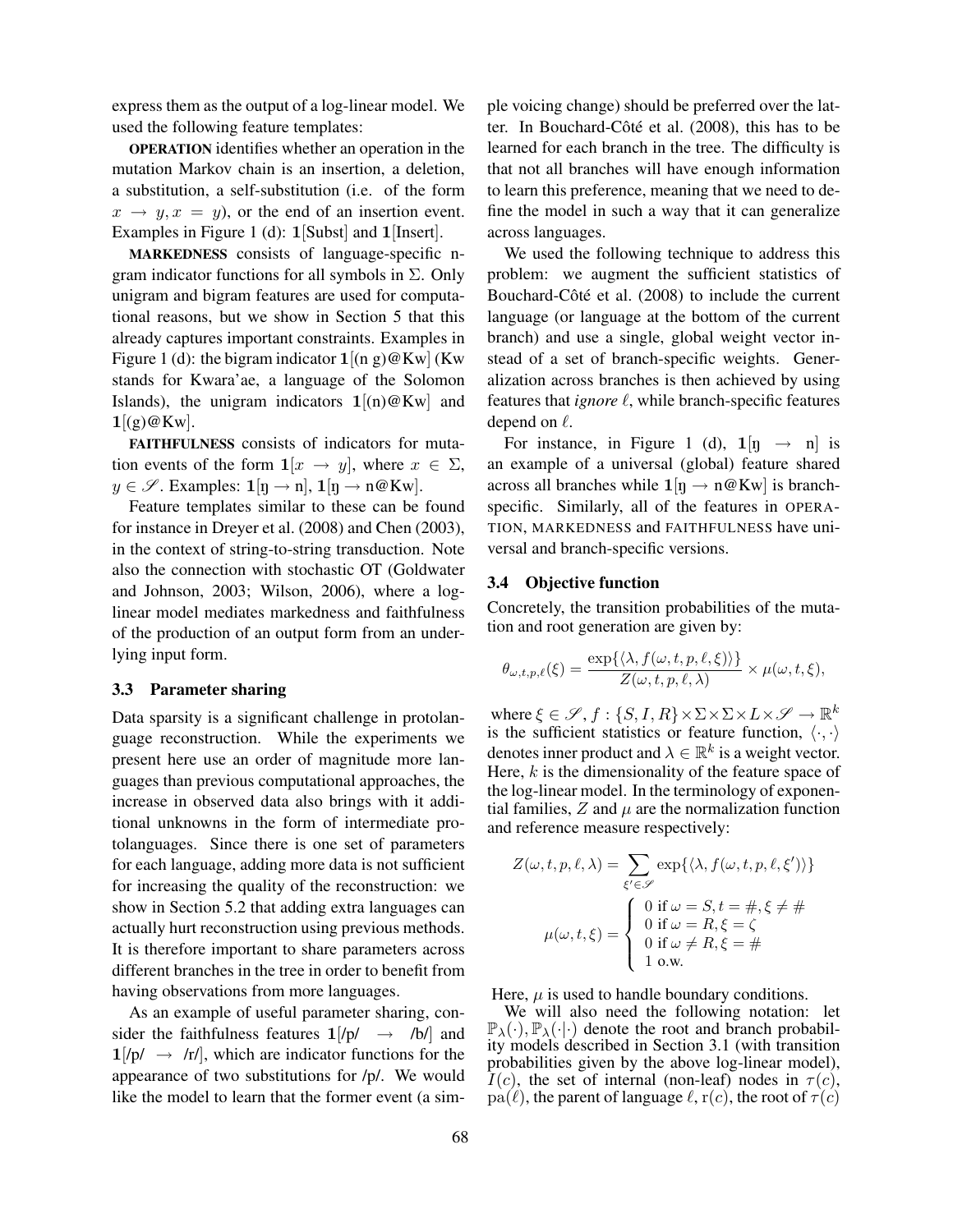and  $W(c) = (\Sigma^*)^{|I(c)|}$ . We can summarize our objective function as follows:

$$
\sum_{c=1}^C \log \sum_{\vec{w} \in W(c)} \mathbb{P}_{\lambda}(w_{c,\mathbf{r}(c)}) \prod_{\ell \in I(c)} \mathbb{P}_{\lambda}(w_{c,\ell}|w_{c,\mathbf{pa}(\ell)}) - \frac{||\lambda||_2^2}{2\sigma^2}
$$

The second term is a standard  $L^2$  regularization penalty (we used  $\sigma^2 = 1$ ).

### 4 Learning algorithm

Learning is done using a Monte Carlo variant of the Expectation-Maximization (EM) algorithm (Dempster et al., 1977). The M step is convex and computed using L-BFGS (Liu et al., 1989); but the E step is intractable (Lunter et al., 2003), so we used a Markov chain Monte Carlo (MCMC) approximation (Tierney, 1994). At E step  $t = 1, 2, \ldots$ , we simulated the chain for  $O(t)$  iterations; this regime is necessary for convergence (Jank, 2005).

In the E step, the inference problem is to compute an expectation under the posterior over strings in a protolanguage given observed word forms at the leaves of the tree. The typical approach in biology or historical linguistics (Holmes and Bruno, 2001; Bouchard-Côté et al., 2008) is to use Gibbs sampling, where the entire string at a single node in the tree is sampled, conditioned on its parent and children. This sampling domain is shown in Figure 1 (e), where the middle word is completely resampled but adjacent words are fixed. We will call this method Single Sequence Resampling (SSR). While conceptually simple, this approach suffers from problems in large trees (Holmes and Bruno, 2001). Consequently, we use a different MCMC procedure, called Ancestry Resampling (AR) that alleviates the mixing problems (Figure 1 (f)). This method was originally introduced for biological applications (Bouchard-Côté et al., 2009), but commonalities between the biological and linguistic cases make it possible to use it in our model.

Concretely, the problem with SSR arises when the tree under consideration is large or unbalanced. In this case, it can take a long time for information from the observed languages to propagate to the root of the tree. Indeed, samples at the root will initially be *independent* of the observations. AR addresses this problem by resampling one thin vertical slice of all sequences at a time, called an ancestry. For the precise definition, see Bouchard-Côté et al. (2009). Slices condition on observed data, avoiding the problems mentioned above, and can propagate information rapidly across the tree.

# 5 Experiments

We performed a comprehensive set of experiments to test the new method for reconstruction outlined above. In Section 5.1, we analyze in isolation the effects of varying the set of features, the number of observed languages, the topology, and the number of iterations of EM. In Section 5.2 we compare performance to an oracle and to three other systems.

Evaluation of all methods was done by computing the Levenshtein distance (Levenshtein, 1966) between the reconstruction produced by each method and the reconstruction produced by linguists. We averaged this distance across reconstructed words to report a single number for each method. We show in Table 2 the average word length in each corpus; note that the Latin average is much larger, giving an explanation to the higher errors in the Romance dataset. The statistical significance of all performance differences are assessed using a paired t-test with significance level of 0.05.

### 5.1 Evaluating system performance

We used the Austronesian Basic Vocabulary Database (Greenhill et al., 2008) as the basis for a series of experiments used to evaluate the performance of our system and the factors relevant to its success. The database includes partial cognacy judgments and IPA transcriptions, as well as a few reconstructed protolanguages. A reconstruction of Proto-Oceanic (POc) originally developed by Blust (1993) using the comparative method was the basis for evaluation.

We used the cognate information provided in the database, automatically constructing a global tree<sup>2</sup> and set of subtrees from the cognate set indicator matrix  $M(\ell, c) = \mathbf{1}[\ell \in L(c)], c \in$  $\{1, \ldots, C\}, \ell \in L$ . For constructing the global tree, we used the implementation of neighbor joining in the Phylip package (Felsenstein, 1989). We used a distance based on cognates overlap,  $d_c(\ell_1, \ell_2) =$  $\sum_{c=1}^{C} M(\ell_1, c) M(\ell_2, c)$ . We bootstrapped 1000

 $2$ The dataset included a tree, but it was out of date as of November 2008 (Greenhill et al., 2008).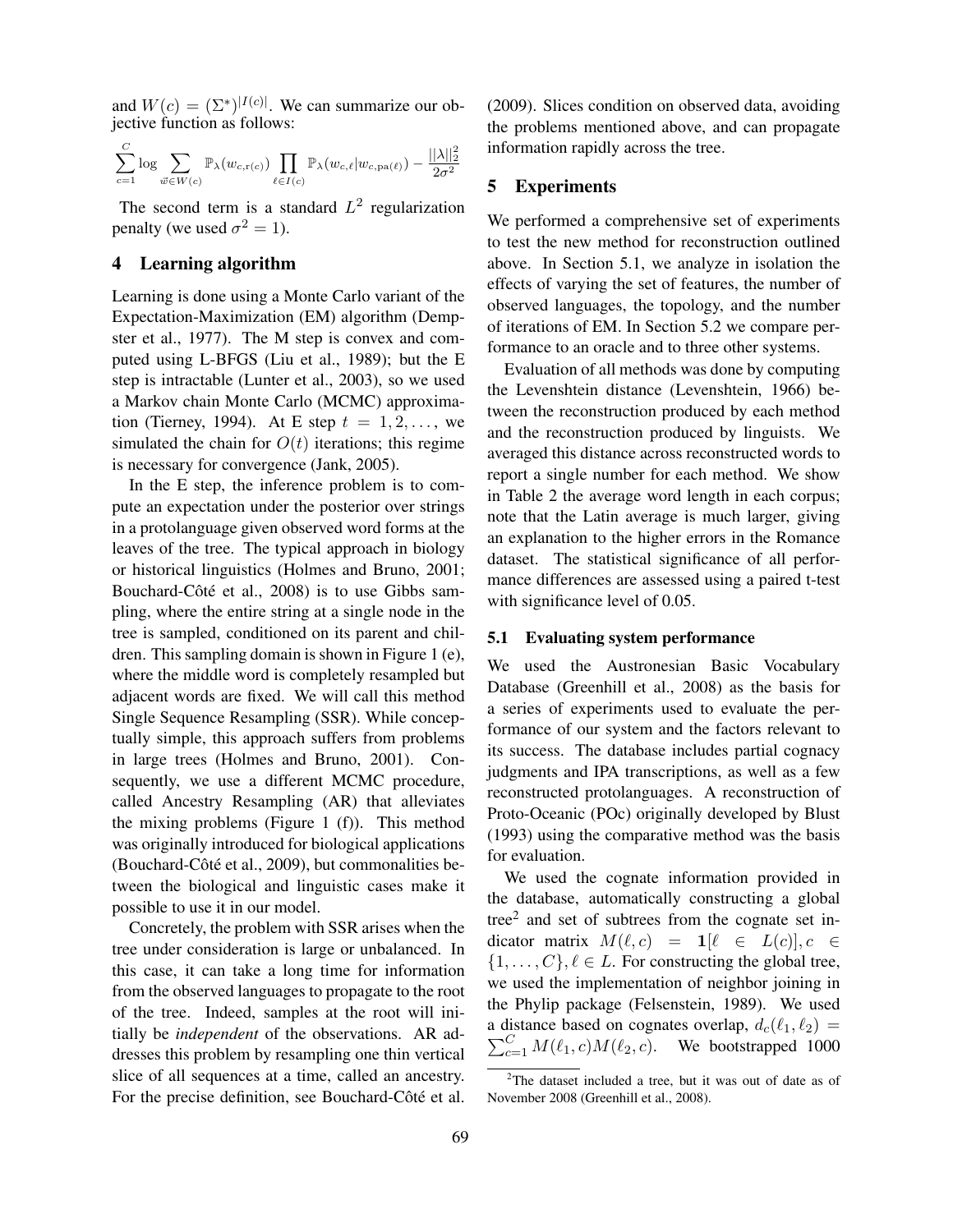

ber 2008, 124,468 lexical items from 587 languages mostly from the Austronesian language family. The database includes partial cognacy judgments and proto-languages. A reconstruction of Proto Oceanic (POc) originally developed by (Blust, 1993) using the comparative method was the basis for evaluation. We used the cognate information provided in the database, automatically constructing a global tree<sup>2</sup> of POc as a function of the number of modern languages used by the inference procedure. Right: Mean distance and confidence intervals as a function of the EM iteration, averaged over 20 random seeds Figure 2: Left: Mean distance to the target reconstruction averaged over 20 random seeds and ran on 4 languages.

package (Felsenstein, 1989). The distance matrix used the Hamming distance of cognate indi*<sup>c</sup>*=1 *M*(!1*, c*)*M*(!2*, c*). We bootstrapped 1000 samples and formed an accurate (90%) consensus tree. The tree obtained is not binary, but the AR inference algorithm scales linearly in the branching factor of the tree (in contrast, SSR  $T_{\rm eff}$  first claim we verified  $\epsilon$ having more observed languages aids reconstruction samples and formed an acc tree. The tree obtained is inference algorithm scales li factor of the tree (in contrast, SSR scales exponentially (Lunter et al., 2003)). samples and formed an accurate (90%) consensus tree. The tree obtained is not binary, but the AR inference algorithm scales linearly in the branching  $N_{\rm eff}$  that the optimum is not changed if we restrict the optimum is not changed if we restrict the  $\sim$ the minimization to be taken on *x* ∈ Σ(*O*)<sup>∗</sup> such

distance *d<sup>c</sup>* to the target reconstruction of POc so that the languages that are most useful for POc refects of adding a close language after several distant  $T_{\rm eff}$  included a tree, but as of  $\Delta$ was generated automatically and "has  $\mathbf{h}$ The first claim we verified experimentally is that having more observed languages aids reconstruction of protolanguages. To test this hypothesis we added observed modern languages in increasing order of distance  $d_c$  to the target reconstruction of POc so that the languages that are most useful for POc reconstruction are added first. This prevents the effects of adding a close language after several distant ones being confused with an improvement produced by increasing the number of languages.

> The results are reported in Figure 2 (a). They confirm that large-scale inference is desirable for automatic protolanguage reconstruction: reconstruction improved statistically significantly with each increase except from 32 to 64 languages, where the average edit distance improvement was 0.05.

> We then conducted a number of experiments intended to assess the robustness of the system, and to identify the contribution made by different factors it incorporates. First, we ran the system with 20 different random seeds to assess the stability of the solutions found. In each case, learning was stable and accuracy improved during training. See Figure 2 (b).

> Next, we found that all of the following ablations significantly hurt reconstruction: using a flat tree (in which all languages are equidistant from the reconstructed root and from each other) instead of the consensus tree, dropping the markedness features, drop-

| Condition                | Edit dist. |
|--------------------------|------------|
| Unsupervised full system | 1.87       |
| -FAITHFULNESS            | 2.02       |
| -MARKEDNESS              | 2.18       |
| -Sharing                 | 1.99       |
| -Topology                | 2.06       |
| Semi-supervised system   | 1.75       |

Table 1: Effects of ablation of various aspects of our unsupervised system on mean edit distance to POc. -Sharing corresponds to the restriction to the subset of the features in OPERATION, FAITHFULNESS and MARKED-NESS that are branch-specific, -Topology corresponds to using a flat topology where the only edges in the tree connect modern languages to POc. The semi-supervised system is described in the text. All differences (compared to the unsupervised full system) are statistically significant.

ping the faithfulness features, and disabling sharing across branches. The results of these experiments are shown in Table 1.

For comparison, we also included in the same table the performance of a semi-supervised system trained by K-fold validation. The system was ran  $K = 5$  times, with  $1 - K^{-1}$  of the POc words given to the system as observations in the graphical model for each run. It is semi-supervised in the sense that gold reconstruction for many internal nodes are not available in the dataset (for example the common ancestor of Kwara'ae (Kw.) and Lau in Figure 3 (b)), so they are still not filled.<sup>3</sup>

Figure 3 (b) shows the results of a concrete run over 32 languages, zooming in to a pair of the Solomonic languages and the cognate set from Figure 1 (a). In the example shown, the reconstruction is as good as the ORACLE (described in Section 5.2), though off by one character (the final /s/ is not present in any of the 32 inputs and therefore is not reconstructed). In (a), diagrams show, for both the global and the local (Kwara'ae) features, the expectations of each substitution superimposed on an IPA sound chart, as well as a list of the top changes. Darker lines indicate higher counts. This run did not use natural class constraints, but it can

<sup>&</sup>lt;sup>3</sup>We also tried a fully supervised system where a flat topology is used so that all of these latent internal nodes are avoided; but it did not perform as well—this is consistent with the -Topology experiment of Table 1.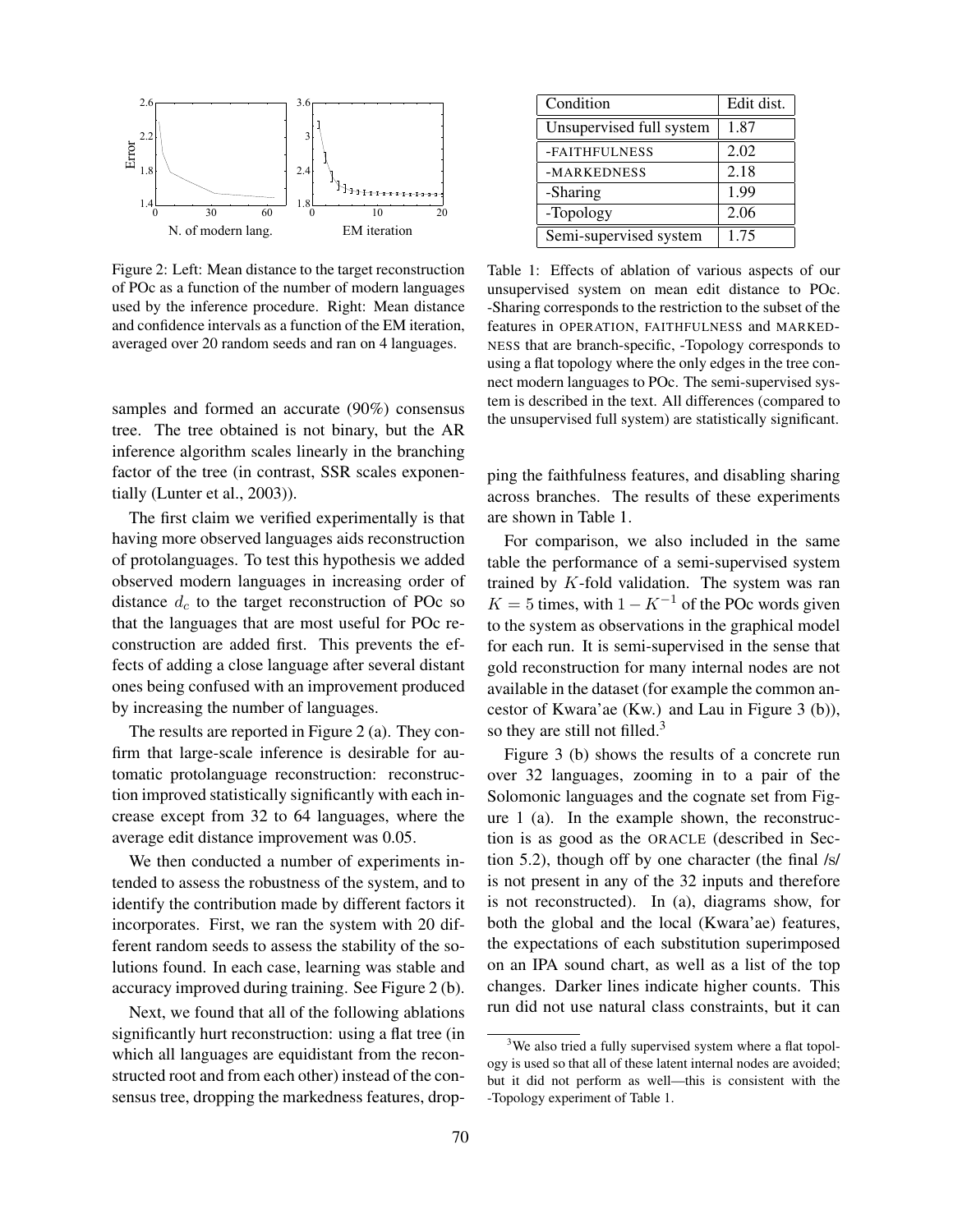be seen that linguistically plausible substitutions are learned. The global features prefer a range of voicing changes, manner changes, adjacent vowel motion, and so on, including mutations like /s/ to /h/ which are common but poorly represented in a naive attribute-based natural class scheme. On the other hand, the features local to the language Kwara'ae pick out the subset of these changes which are active in that branch, such as /s/→/t/ fortition.

### 5.2 Comparisons against other methods

The first two competing methods, PRAGUE and BCLKG, are described in Oakes (2000) and Bouchard-Côté et al. (2008) respectively and summarized in Section 1. Neither approach scales well to large datasets. In the first case, the bottleneck is the complexity of computing multi-alignments without guide trees and the vanishing probability that independent reconstructions agree. In the second case, the problem comes from the unregularized proliferation of parameters and slow mixing of the inference algorithm. For this reason, we built a third baseline that scales well in large datasets.

This third baseline, CENTROID, computes the centroid of the observed word forms in Levenshtein distance. Let  $L(x, y)$  denote the Levenshtein distance between word forms  $x$  and y. Ideally, we would like the baseline to return  $\operatorname{argmin}_{x \in \Sigma^*} \sum_{y \in O} L(x, y)$ , where  $O =$  $\{y_1, \ldots, y_{|O|}\}\$ is the set of observed word forms. Note that the optimum is not changed if we restrict the minimization to be taken on  $x \in \Sigma(O)^*$  such that  $m \leq |x| \leq M$  where  $m = \min_i |y_i|, M =$  $\max_i |y_i|$  and  $\Sigma(O)$  is the set of characters occurring in O. Even with this restriction, this optimization is intractable. As an approximation, we considered only strings built by at most  $k$  contiguous substrings taken from the word forms in O. If  $k = 1$ , then it is equivalent to taking the min over  $x \in O$ . At the other end of the spectrum, if  $k = M$ , it is exact. This scheme is exponential in  $k$ , but since words are relatively short, we found that  $k = 2$  often finds the same solution as higher values of  $k$ . The difference was in all the cases not statistically significant, so we report the approximation  $k = 2$  in what follows.

We also compared against an oracle, denoted OR-ACLE, which returns  $\operatorname{argmin}_{y \in O} L(y, x^*)$ , where  $x^*$ is the target reconstruction. We will denote it by OR-

| Comparison       | <b>CENTROID</b> | <b>PRAGUE</b> | <b>BCLKG</b> |
|------------------|-----------------|---------------|--------------|
| Protolanguage    | POc             | <b>PMJ</b>    | La           |
| Heldout (prop.)  | 243(1.0)        | 79 (1.0)      | 293(0.5)     |
| Modern languages | 70              |               | 2            |
| Cognate sets     | 1321            | 179           | 583          |
| Observed words   | 10783           | 470           | 1463         |
| Mean word length | 4.5             | 5.0           | 7.4          |

Table 2: Experimental setup: number of held-out protoword from (absolute and relative), of modern languages, cognate sets and total observed words. The split for BCLKG is the same as in Bouchard-Côté et al. (2008).

ACLE. This is superior to picking a single closest language to be used for all word forms, but it is possible for systems to perform better than the oracle since it has to return one of the observed word forms.

We performed the comparison against Oakes  $(2000)$  and Bouchard-Côté et al.  $(2008)$  on the same dataset and experimental conditions as those used in the respective papers (see Table 2). Note that the setup of Bouchard-Côté et al. (2008) provides supervision (half of the Latin word forms are provided); all of the other comparisons are performed in a completely unsupervised manner.

The PMJ dataset was compiled by Nothofer (1975), who also reconstructed the corresponding protolanguage. Since PRAGUE is not guaranteed to return a reconstruction for each cognate set, only 55 word forms could be directly compared to our system. We restricted comparison to this subset of the data. This favors PRAGUE since the system only proposes a reconstruction when it is certain. Still, our system outperformed PRAGUE, with an average distance of 1.60 compared to 2.02 for PRAGUE. The difference is marginally significant,  $p = 0.06$ , partly due to the small number of word forms involved.

We also exceeded the performance of BCLKG on the Romance dataset. Our system's reconstruction had an edit distance of 3.02 to the truth against 3.10 for BCLKG. However, this difference was not significant ( $p = 0.15$ ). We think this is because of the high level of noise in the data (the Romance dataset is the only dataset we consider that was automatically constructed rather than curated by linguists). A second factor contributing to this small difference may be that the the experimental setup of BCLKG used very few languages, while the performance of our system improves markedly with more languages.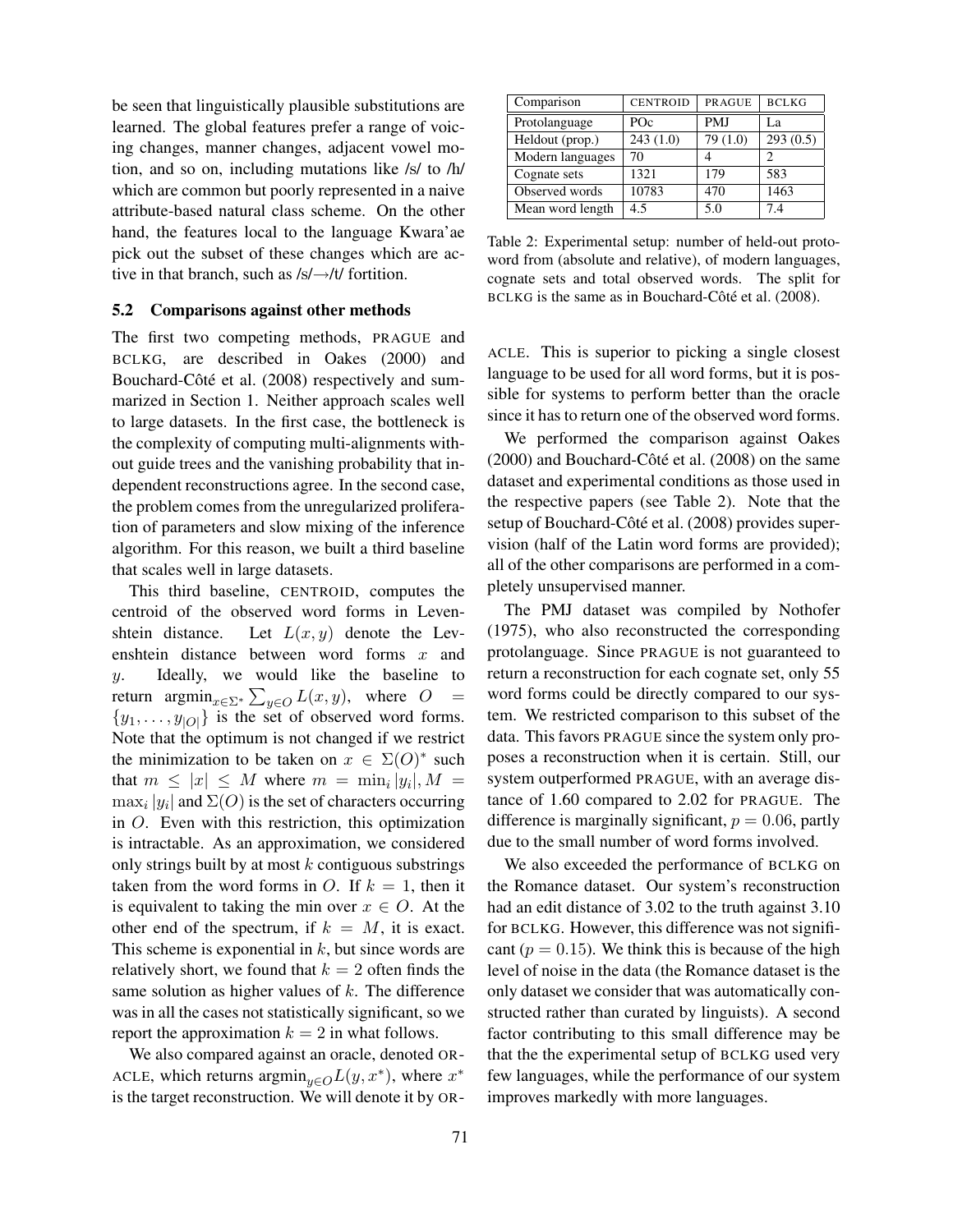

Figure 3: (a) A visualization of two learned faithfulness parameters: on the top, from the universal features, on o→a<br>re 3<br>oottc<br>ctati<br>oun<br><sup>7</sup>e c the bottom, for one particular branch. Each pair of phonemes have a link with grayscale value proportional to the expectation of a transition between them. The five strongest links are also included at the right. (b) A sample taken from our POc experiments (see text). (c-e) Phylogenetic trees for three language families: Proto-Malayo-Javanic, Austronesian and Romance.

1 transcribed in IPA, we used the Austronesian dataset We conducted another experiment to verify this by running both systems in larger trees. Because the Romance dataset had only three modern languages to perform the test. The results were all significant in this setup: while our method went from an edit distance of 2.01 to 1.79 in the 4-to-8 languages experiment described in Section 5.1, BCLKG went from 3.30 to 3.38. This suggests that more languages can actually *hurt* systems that do not support parameter sharing.

Since we have shown evidence that PRAGUE and BCLKG do not scale well to large datasets, we also compared against ORACLE and CENTROID in a large-scale setting. Specifically, we compare to the experimental setup on 64 modern languages used to reconstruct POc described before. Encouragingly, while the system's average distance (1.49) does not attain that of the ORACLE  $(1.13)$ , we significantly outperform the CENTROID baseline (1.79).

# 5.3 Incorporating prior linguistic knowledge

The model also supports the addition of prior linguistic knowledge. This takes the form of feature templates with more internal structure. We performed experiments with an additional feature template:

STRUCT-FAITHFULNESS is a structured version of FAITHFULNESS, replacing  $x$  and  $y$  with their natural classes  $N_{\beta}(x)$  and  $N_{\beta}(y)$  where  $\beta$  indexes types of classes, ranging over {manner, place, phonation, isOral, isCentral, height, backness, roundedness}. This feature set is reminiscent of the featurized representation of Kondrak (2000).

We compared the performance of the system with and without STRUCT-FAITHFULNESS to check if the algorithm can recover the structure of natural classes in an unsupervised fashion. We found that with 2 or 4 observed languages, FAITHFULNESS underperformed STRUCT-FAITHFULNESS, but for larger trees, the difference was not significant. FAITH-FULNESS even slightly outperformed its structured cousin with 16 observed languages.

### 6 Conclusion

By enriching our model to include important features like markedness, and by scaling up to much larger data sets than were previously possible, we obtained substantial improvements in reconstruction quality, giving the best results on past data sets. While many more complex phenomena are still unmodeled, from reduplication to borrowing to chained sound shifts, the current approach significantly increases the power, accuracy, and efficiency of automatic reconstruction.

### Acknowledgments

We would like to thank Anna Rafferty and our reviewers for their comments. This work was supported by a NSERC fellowship to the first author and NSF grant number BCS-0631518 to the second author.